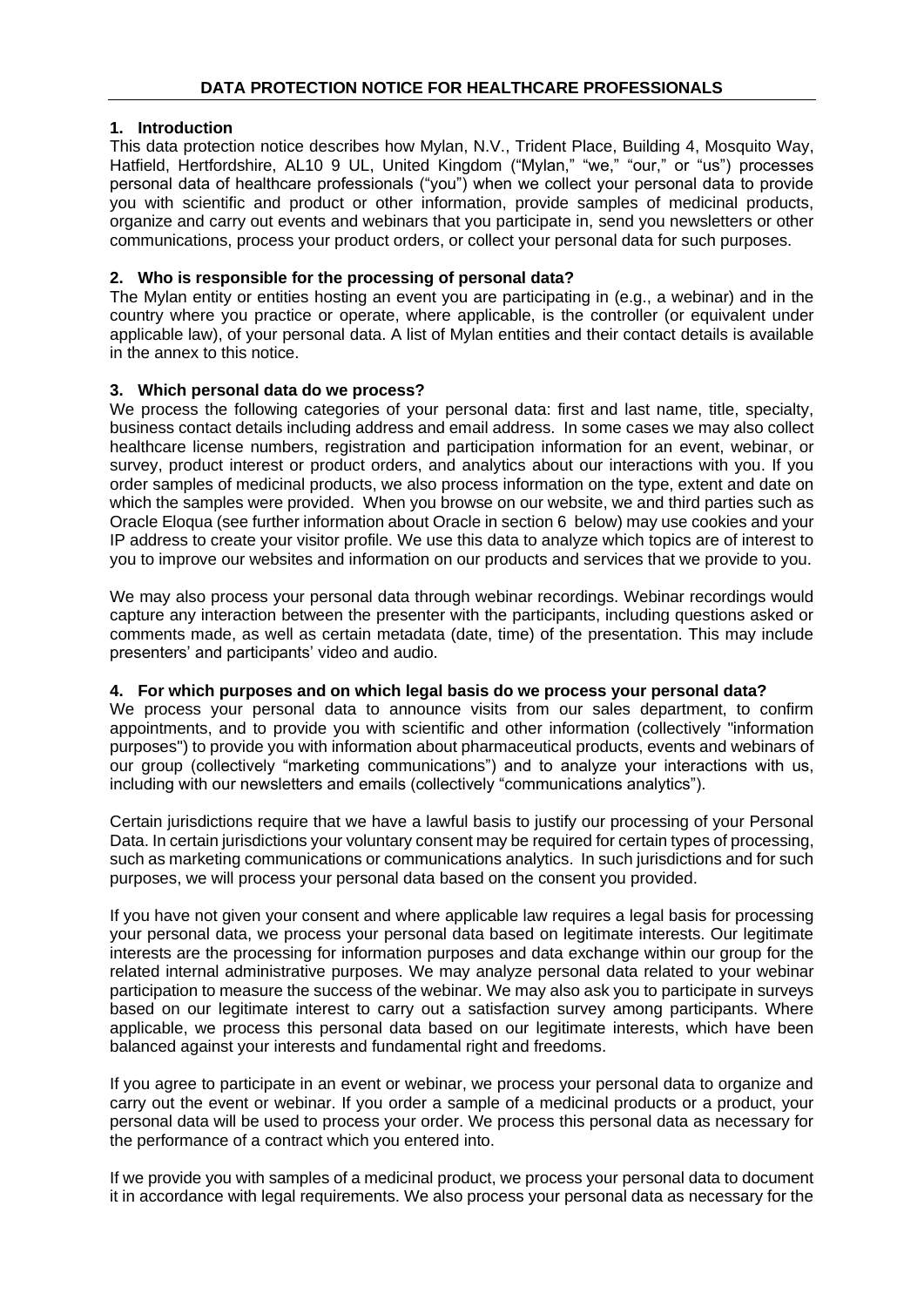performance of a contract which you entered into with us or that you are contemplating entering into with us.

## **5. Are you obliged to provide your personal data to us?**

You are not obliged to provide your personal data. Any consent you provide is voluntary. If you do not provide your personal data, this will not have any consequences for you although you may not receive information from us.

In relation to participation in an event or webinar, processing of product orders and provision of samples of a medicinal product, the processing of your personal data is necessary for the handling of the request you make to us. If you do not provide your personal data, we will not be able to fulfil your request.

## **6. Which cookies and analytics technologies do we use?**

A "cookie" is a small text file that can be stored on your device when you interact with digital properties such as our website or our email. The information stored in the cookie can be read on subsequent visits to the digital property, allowing for the device to be recognized. "First-party cookies" are cookies set by the digital property that you are visiting; "third-party cookies" are cookies set by third parties when you visited the digital property.

"Persistent cookies" are cookies that are not deleted automatically when you close your browser or device. In contrast, "session cookies" are deleted when you close your browser or device. Persistent cookies enable the website to "remember" things about you as a returning visitor, such as your language preferences.

## **6.1 Strictly necessary cookies**

Strictly necessary cookies enable core functionality on our digital properties such as security, network management, user authentication, and accessibility. Without these cookies, the properties and related services, such as browsing as a registered user, would not be available to you. While you may be able to configure your browser to reject these cookies, doing so would affect how our digital properties function. Such cookies expire at the end of the session or shorty afterwards.

## **6.2 Oracle Eloqua cookies and email interactions**

If you give us your consent for use of analytics cookies, we can use Oracle Eloqua to analyze your use of our websites. Oracle Eloqua is provided by Oracle America, Inc., 500 Oracle Parkway, Redwood Shores, CA, 94065, USA.

When you browse on our website, Oracle Eloqua uses cookies and your IP address to create your visitor profile that may include:

- cookie ID
- your name and contact details (if you provided these data to us e.g. filling out a form on our website)
- location (based on your IP address)
- time zone
- browser version
- Internet service provider
- search engines you used and websites from which you were directed to our website
- visited pages on our website with date, time and duration of visit
- submitted forms on our website

We use these data to analyze which topics are of interest to you in order to improve our websites and information on our products and services that we provide to you.

Oracle Eloqua cookies remain in the browser until you delete them or expire after 13 months. You can withdraw your consent for use of Oracle Eloqua cookies at any time adjusting your settings at <https://www.oracle.com/marketingcloud/opt-status.html>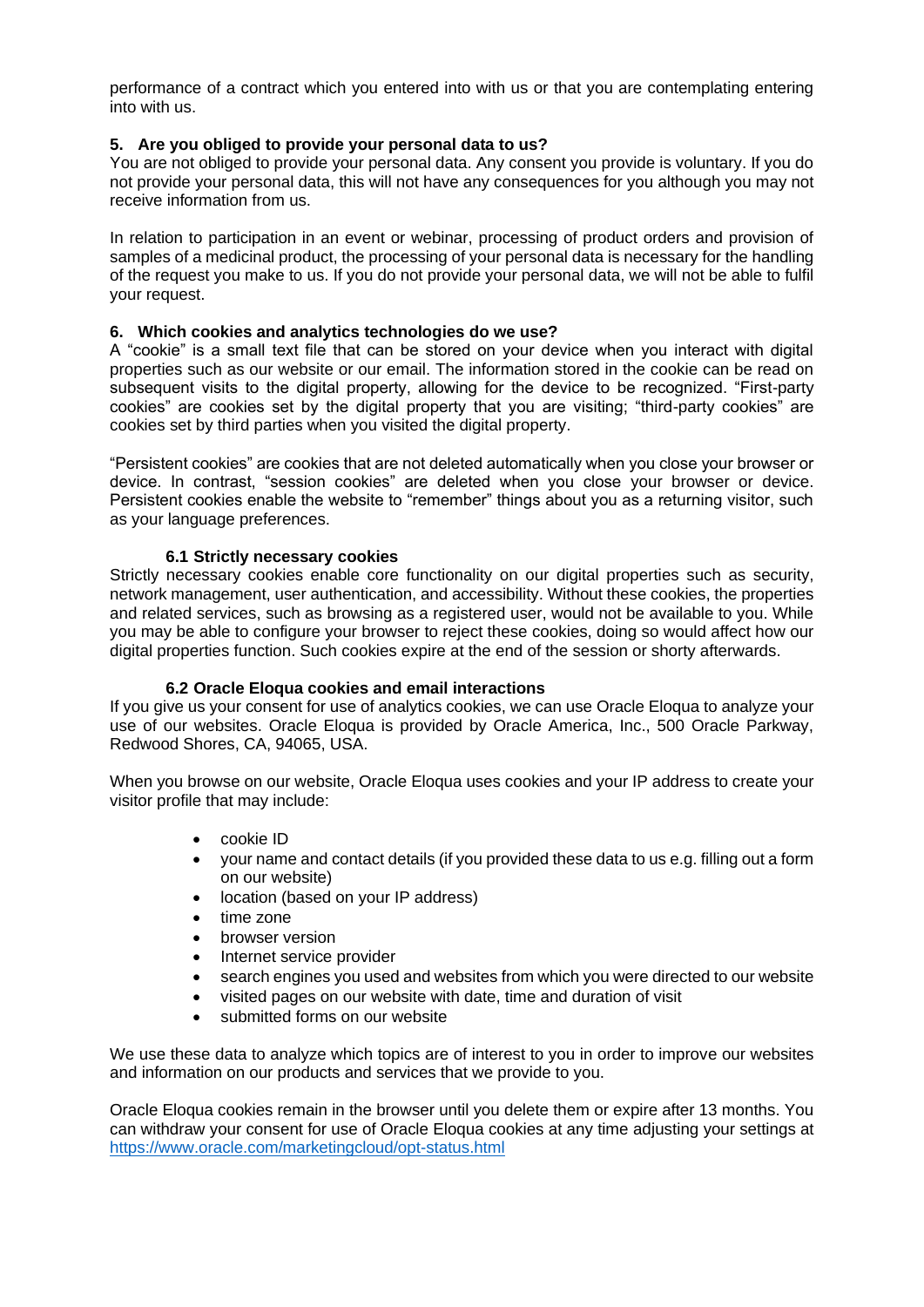If you give us your consent for communications analytics, we may also use pixel tags in our emails to track if you received an email, opened it or clicked on any links in it. Pixel tags are invisibly embedded in the email and measure the success of our marketing campaigns. These data can be combined with your visitor profile created using Oracle Eloqua cookies. You can withdraw your consent at any time by clicking the unsubscribe link in our email.

# **6.3 Veeva email interactions**

We use a customer relationship management system (CRM) of Veeva Systems Inc., 4280 Hacienda Drive, Pleasanton, CA 94588 USA. If you give us your consent for measuring email interactions, we may also use portable network graphics (PNG) files in our emails sent from Veeva to track if you received an email, opened it, clicked on any links, viewed or downloaded any documents in it. PNG files are invisibly embedded in the email and measure the success of our marketing campaigns. You can withdraw your consent at any time by contacting your Sales contact person or clicking the unsubscribe link in our email.

You can find further information on cookies and other analytics technologies in the data protection notice of our websites.

## **7. Who has access to your personal data?**

Your personal data will only be made available to a limited number of recipients, including our employees and departments in the companies of our group, who need it according to their area of responsibility or for legal requirements.

We also use third-party service providers (e.g., hosting, IT support providers, and communications analytics), such as ON24, who may also have access to your personal data to provide their services.

Within the scope of our legal obligations, we may transfer your personal data to the competent regulatory, supervisory or law enforcement authorities. If data processing is necessary for establishment, exercise or defense of legal claims, we may also transfer your personal data to our lawyers and insurers.

## **8. Will your personal data be transferred to third countries?**

We may transfer your personal data to other companies in our group or third-party service providers located outside of your home country. This may include transfers to countries that do not have the same level of protection for personal data as your home country. In such cases, we will ensure that these transfers are carried out in accordance with applicable data protection laws. Data transfers to other companies in our group or third-party service providers are protected by appropriate contractual safeguards such as EU standard contractual clauses where required by applicable law. To obtain a copy of the relevant documents, you can contact our data protection officer, see section 12.

## **9. How long do we store your personal data?**

Your personal data will be stored in the form that allows your identification as long as necessary for the purposes for which they are processed.

If you have given us your consent for processing of your personal data (see section 4), we will store your personal data until you withdraw your consent. In any case, we will not use your personal data for longer than 17 months after we contacted you last time.

If you participate in an event, webinar, or survey, we will delete your personal data within one year after the end of the event, webinar, or survey unless longer storage is necessary according to statutory retention requirements or we separately maintain your information for other purposes such as for marketing communications. The data which are processed for performance of a contact with you, including any product orders are stored during the business relationship and then archived for the duration of the applicable statutory retention periods. The retention periods according to tax law and commercial law are usually up to 10 years. The evidence relating to provision of samples of medicinal products is stored for a period of usually up to 10 years.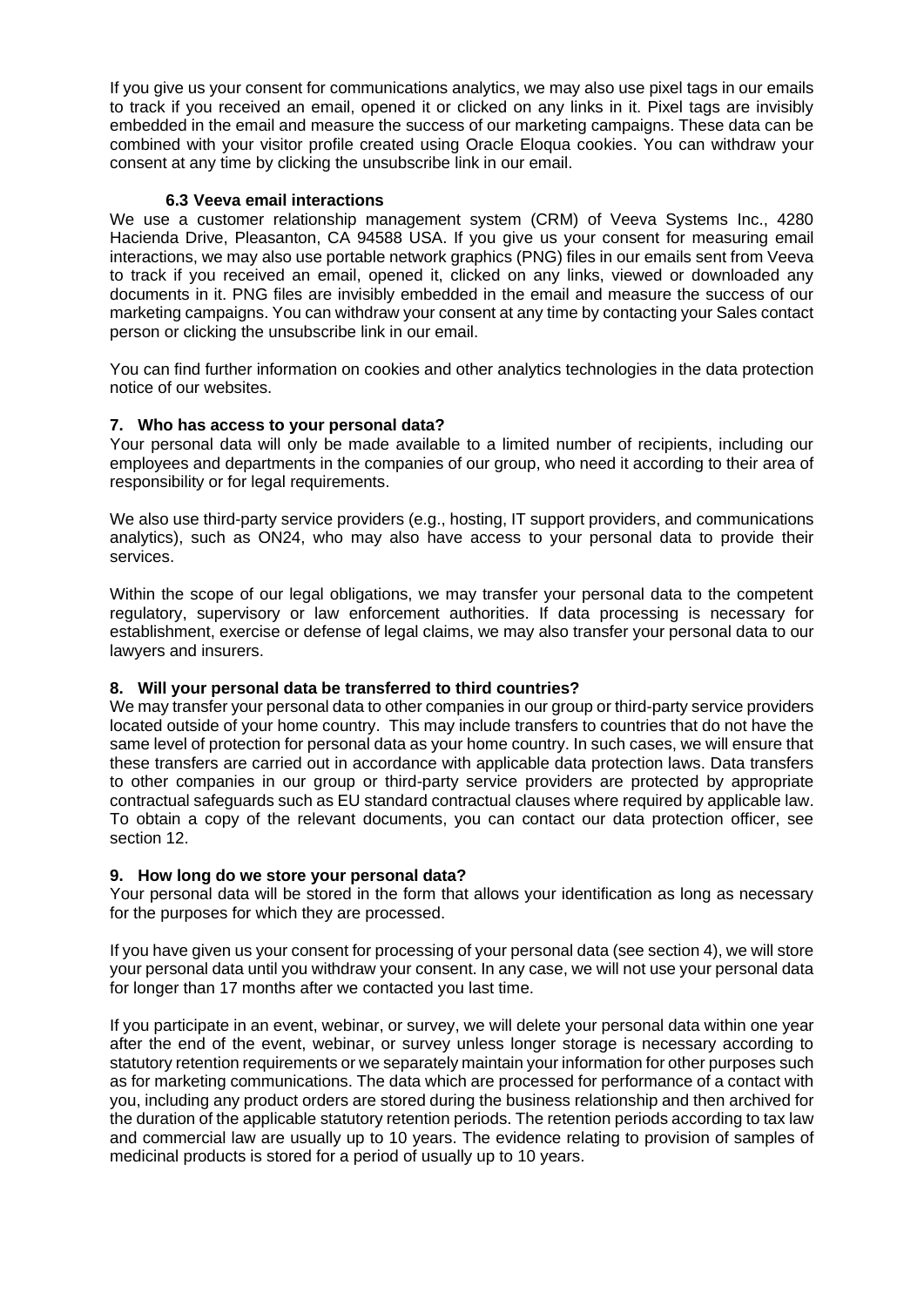We can store your personal data longer if and insofar as your personal data is necessary for the establishment, exercise or defense of legal claims.

#### **10. Which rights do you have under data protection law?**

The laws applicable in some jurisdictions may provide you with certain rights to control use of your personal data. For example, the General Data Protection Regulation (GDPR), the United Kingdom, and certain other countries' laws provide individuals with various rights relating to their personal data. Where local law provides such rights, you may exercise the rights described in this section.

If our processing of your data is based on your consent, you may have the right to **withdraw your consent** at any time, without the withdrawal affecting the lawfulness of processing based on your consent before it. You can contact us for this purpose, see section 12.

You may have the right to obtain from us confirmation as to whether or not your personal data are being processed, and, where that is the case, you have the **right of access** to your personal data.

You may have the right to obtain from us without undue delay the **rectification** (correction) of inaccurate personal data concerning you and, where appropriate, to have incomplete personal data **completed**.

You may have the right to obtain from us the erasure of your personal data without undue delay (**right to erasure**).

You may have the right to obtain from us **restriction of processing**. For example, this right may apply if the accuracy of your personal data is contested by you, for a period enabling us to verify the accuracy of your personal data.

You may have the right according to receive your personal data, which you provided to us, in a structured, commonly used and machine-readable format (**data portability**). You may also have the right to transmit those data to another controller without hindrance from us.

You may also have the **right to object**, on grounds relating to your particular situation, at any time to processing of your personal data, if such processing is for marketing is based on our legitimate interests or the processing is necessary for the performance of a task carried out in the public interest or in the exercise of official authority vested in us. We will no longer process your personal data unless we demonstrate compelling legitimate grounds for the processing which override your interests, rights and freedoms or for the establishment, exercise or defense of legal claims. Where your personal data are processed for direct marketing purposes, you may have the right to object at any time to processing of your personal data for such marketing, irrespective of the legal basis, which includes profiling to the extent that it is related to such direct marketing.

Without prejudice to any other administrative or judicial remedy, you have the right to **lodge a complaint with a regulator, that is a supervisory authority or data protection authority**, if you consider that the processing of your personal data infringes an applicable data protection right. You can exercise this right at the supervisory authority in the country of your residence, place of work or place of the alleged infringement.

These rights are not available to everyone, and they do not necessarily apply in all contexts.

#### **11. From which source do your personal data originate?**

Where we have not collected your personal data directly from you, we have received them from a third party information broker or through a directory or practice website.

#### **12. How can you contact us or our Data Protection Officer?**

To exercise your rights or for any request related to the processing of your personal data you should contact our data protection officer:

- E-mail at [dataprivacy@mylan.com;](mailto:dataprivacy@mylan.com) or
- Mail at Chief Privacy Officer, 1000 Mylan Boulevard, Canonsburg, Pa. 15317, United States, or
- Phone: 1800-800105 or [https://www.tnwgrc.com/mylan/newdialing2.htm](https://www.tnwgrc.com/mylan/newdialing2.htm?elqTrackId=f49c4d6c4d4f47258002c4cd4bfd5fd1&elqaid=661&elqat=2)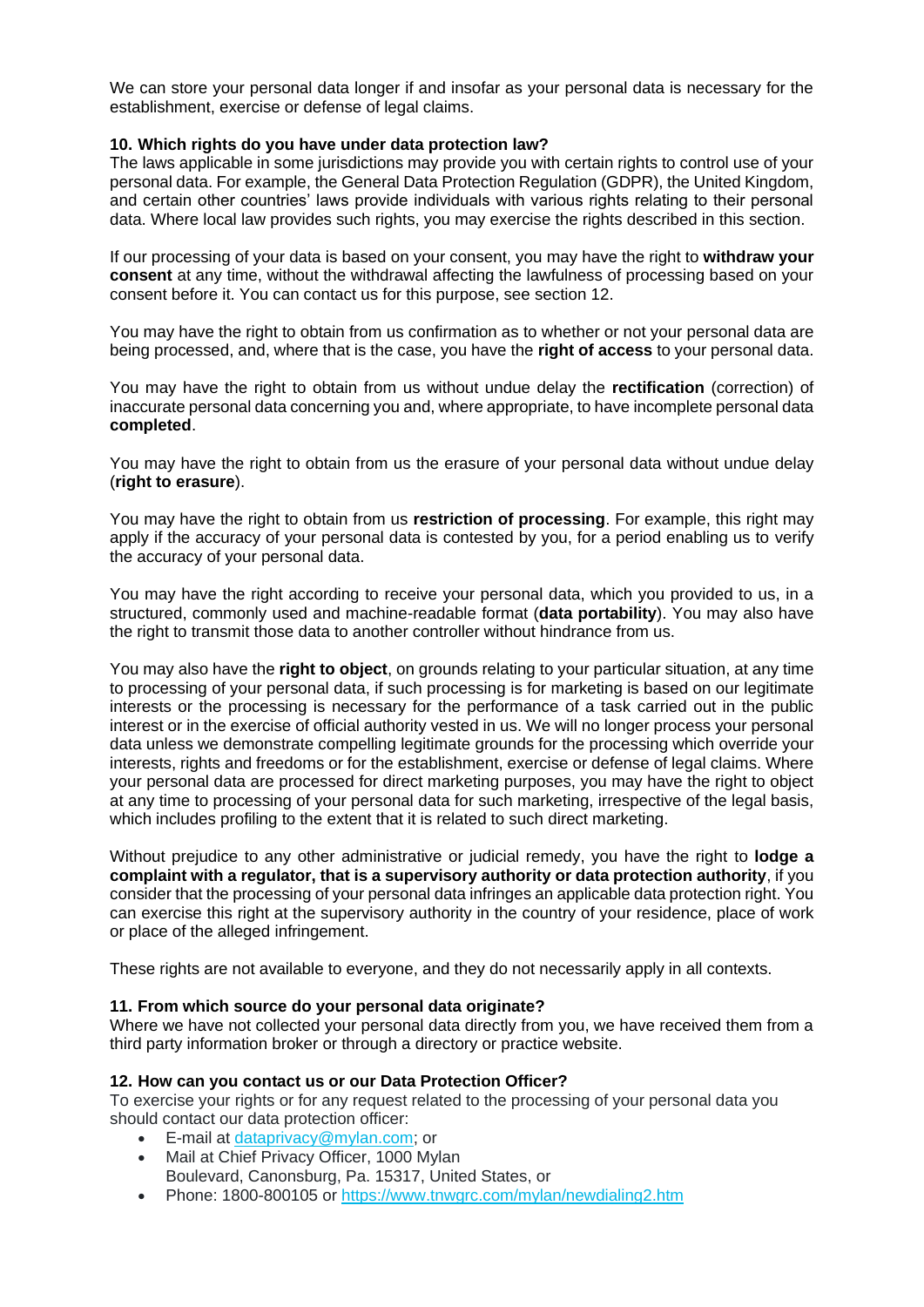## **Annex to Data Protection Notice for Healthcare Professionals Mylan, N.V. Data Controllers**

The Mylan entity relevant to you based on the country in which you have registered with us is the controller of your personal data. Our group companies may jointly use your personal data within the scope of purposes described in this Notice. The responsible entity for this joint use is the controller(s) in the country where you practice or operate, as listed in this annex.

| <b>Jurisdiction</b>                 | <b>Mylan Entity</b>                                                         | <b>Contact information</b>                                                                                  |
|-------------------------------------|-----------------------------------------------------------------------------|-------------------------------------------------------------------------------------------------------------|
| Albania                             | Representative Office of<br><b>BGP Products</b><br>Switzerland GmbH         | Rr. Ibrahim Rugova, Sky Tower 6/1, Tirana,<br>Albania                                                       |
| Argentina                           | Mylan Pharma GmbH                                                           | Turmstrasse 24, Tower 4, Steinhausen, 6312,<br>Switzerland                                                  |
|                                     | Mylan Laboratories<br>Limited                                               | Plot No 564-A-22, Road No. 92, Jubilee Hills,<br>Hyderabad, Telangana, 500 096, India                       |
|                                     | <b>Mylan Pharmaceuticals</b><br><b>Private Limited</b>                      | Plot No. 1A/2, M.I.D.C. Industrial Estate, Toloja,<br>Panvel, Maharashra, Panvel, 410 208, India            |
| Armenia                             | Representative office of<br><b>Meda Pharmaceuticals</b><br>Switzerland GmbH | 01054, Kyiv, street. O. Gonchara, 57B, Ukraine                                                              |
| Australia                           | Alphapharm Pty. Ltd.                                                        | KPMG, 300 Barangaroo Avenue, Tower 3,<br>International Towers Sydney, Level 38, Sydney,<br><b>NSW, 2000</b> |
|                                     | Mylan Health Pty. Ltd.                                                      | KPMG, 300 Barangaroo Avenue, Tower 3,<br>International Towers Sydney, Level 38, Sydney,<br><b>NSW, 2000</b> |
| Austria                             | Meda Pharma GmbH                                                            | Guglgasse 15, 1110 Vienna, Austria                                                                          |
|                                     | Mylan Österreich GmbH                                                       | Guglgasse 15, 1110 Vienna, Austria                                                                          |
|                                     | Arcana Arzneimittel<br>GmbH                                                 | Hütteldorfer Straße 299, 1140 Vienna, Austria                                                               |
| Azerbaijan                          | Representative office of<br><b>Meda Pharmaceuticals</b><br>Switzerland GmbH | 01054, Kyiv, street. O. Gonchara, 57B, Ukraine                                                              |
| <b>Belarus</b>                      | Representative office of<br><b>Meda Pharmaceuticals</b><br>Switzerland GmbH | 01054, Kyiv, street. O. Gonchara, 57B, Ukraine                                                              |
| Belgium                             | Meda Pharma NV                                                              | Terhulpsesteenweg 6A, Hoeilaart, B-1560,<br>Belgium                                                         |
|                                     | Mylan BV                                                                    | Terhulpsesteenweg 6A, Hoeilaart, B-1560,<br>Belgium                                                         |
|                                     | Mylan EPD BV                                                                | Terhulpsesteenweg 6A, Hoeilaart, B-1560,<br><b>Belgium</b>                                                  |
| <b>Bosnia</b><br>and<br>Herzegovina | Mylan d.o.o.                                                                | Kolodvorska 12/3, 71000, Sarajevo, Bosnia and<br>Herzegovina                                                |
| <b>Brazil</b>                       | Mylan Brasil Distribuidora<br>de Medicamentos Ltda                          | Av. Talma rodrigues Ribeiro, 147, Galpão 3, sala<br>12, Serra, Espirito Santo, 29.173-795, Brazil           |
|                                     | Mylan Laboratórios Ltda                                                     | Rua Lourival Martins Beda, 1118, Donana,<br>Campos dos Goytacazes, Rio de Janeiro, 28.110-<br>000, Brazil   |
| <b>Bulgaria</b>                     | Mylan EOOD                                                                  | 48, Sitnyakovo Blvd., Serdika Offices building, 7th<br>floor, Sofia, 1505, Bulgaria                         |
| Canada                              | <b>BGP Pharma ULC</b>                                                       | 600-1741 Lower Water Street, P.O. Box 997,<br>Halifax, NS B3J 2X2, Canada                                   |
|                                     | <b>Meda Pharmaceuticals</b><br>Ltd                                          | 44, Chipman Hill, Suite 1000, P.O. Box 7289 Stn.<br>A, Saint John NB, E2L 4S6, Canada                       |
|                                     | Mylan Pharmaceuticals<br><b>ULC</b>                                         | 2500, 450 - 1st Street, S.W., Calgary, AB, T2P<br>5H1, Canada                                               |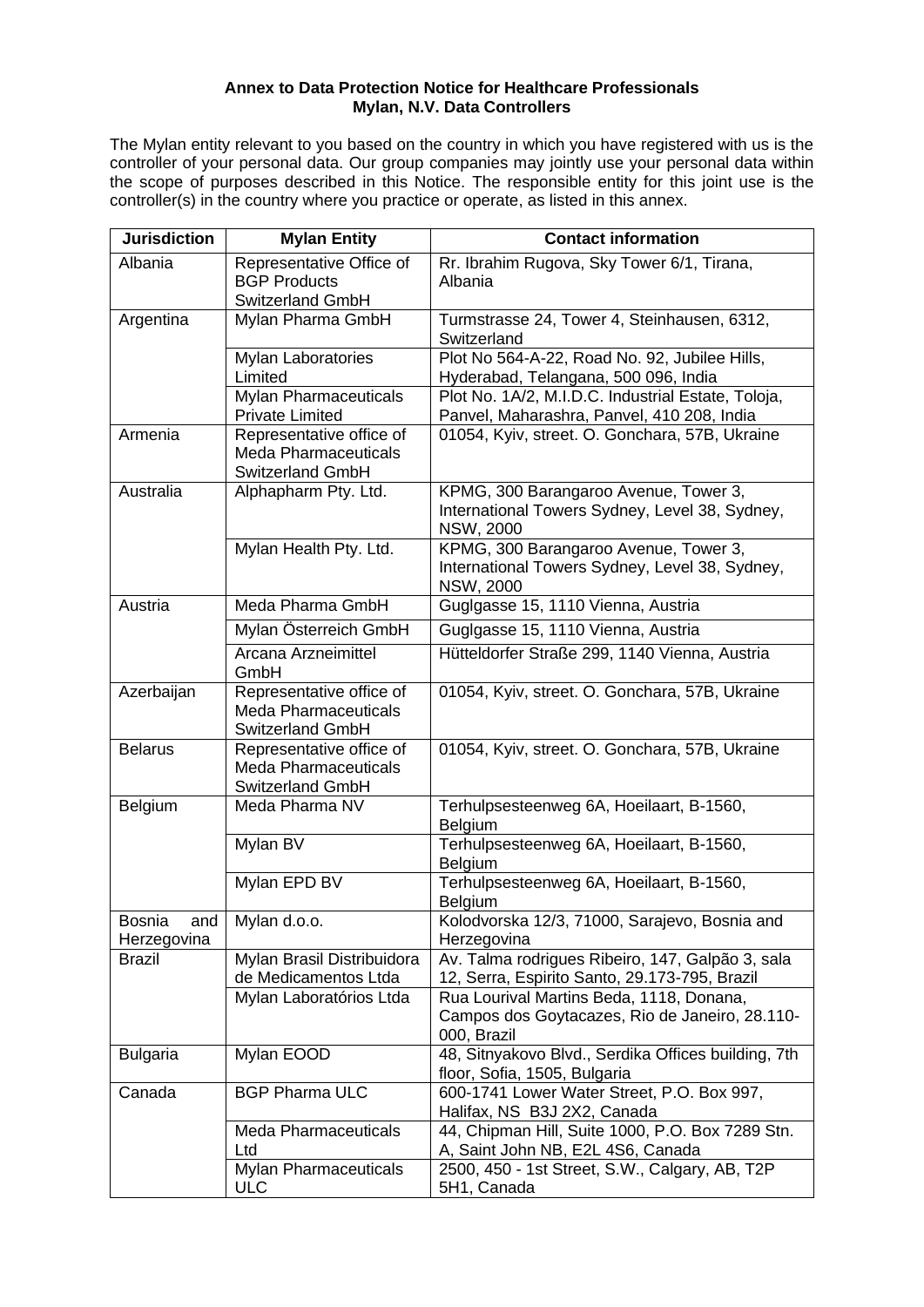| Chile                 | Mylan Pharma GmbH                                                                       | Turmstrasse 24, Tower 4, Steinhausen, 6312,<br>Switzerland                                                   |
|-----------------------|-----------------------------------------------------------------------------------------|--------------------------------------------------------------------------------------------------------------|
|                       | Mylan Laboratories<br>Limited                                                           | Plot No 564-A-22, Road No. 92, Jubilee Hills,<br>Hyderabad, Telangana, 500 096, India                        |
|                       | <b>Mylan Pharmaceuticals</b><br><b>Private Limited</b>                                  | Plot No. 1A/2, M.I.D.C. Industrial Estate, Toloja,<br>Panvel, Maharashra, Panvel, 410 208, India             |
| China                 | Medicine Meda<br>Pharmaceutical<br><b>Information Consultancy</b><br>(Beijing) Co., Ltd | 1001-1004, China Resources Building 8,<br>Jianguomenbei Avenue, Dongcheng District,<br>Beijing, 10005, China |
|                       | Mylan Pharmaceutical<br>Hong Kong Limited                                               | Flat D, 36/F, Monetary Plaza, 15 Chong Yip<br>Street, Kwun Tong, Kowloon, Hong Kong                          |
|                       | Mylan Pharmaceutical<br>Science and Technology<br>(Shanghai) Co., Ltd.                  | No. 68, Unit 1202, 12 Floor, Yuyuan Road, Jing'an<br>District, Shanghai, 20040 China                         |
| Colombia              | Mylan Pharma GmbH                                                                       | Turmstrasse 24, Tower 4, Steinhausen, 6312,<br>Switzerland                                                   |
|                       | Mylan Laboratories<br>Limited                                                           | Plot No 564-A-22, Road No. 92, Jubilee Hills,<br>Hyderabad, Telangana, 500 096, India                        |
|                       | Mylan Pharmaceuticals<br><b>Private Limited</b>                                         | Plot No. 1A/2, M.I.D.C. Industrial Estate, Toloja,<br>Panvel, Maharashra, Panvel, 410 208, India             |
| Costa Rica            | <b>BGP Products</b><br><b>Operations GmbH</b>                                           | 24, Turmstrasse, Tower 4, Steinhausen, 6312,<br>Switzerland                                                  |
|                       | <b>Mylan Laboratories</b><br>Limited                                                    | Plot No 564-A-22, Road No. 92, Jubilee Hills,<br>Hyderabad, Telangana, 500 096, India                        |
|                       | Mylan Pharmaceuticals<br><b>Private Limited</b>                                         | Plot No. 1A/2, M.I.D.C. Industrial Estate, Toloja,<br>Panvel, Maharashra, Panvel, 410 208, India             |
| Croatia               | Mylan Hrvatska d.o.o.                                                                   | Koranska, 2, Zagreb, 10 000, Croatia                                                                         |
| Czech<br>Republic     | Meda Pharma s.r.o.                                                                      | Evropská 2590/33c, 160 00 Prague 6, Dejvice,<br><b>Czech Republic</b>                                        |
|                       | <b>MYLAN HEALTHCARE</b><br>CZ s.r.o.                                                    | Evropská 2590/33c, 160 00 Prague 6, Dejvice,<br><b>Czech Republic</b>                                        |
|                       | <b>Mylan Pharmaceuticals</b><br>S.I.O                                                   | Evropská 2590/33c, 160 00 Prague 6, Dejvice,<br><b>Czech Republic</b>                                        |
| Denmark               | Mylan Denmark ApS                                                                       | 1, Borupvang, Ballerup, 2750, Denmark                                                                        |
| Dominican<br>Republic | <b>BGP Products</b><br><b>Operations GmbH</b>                                           | Turmstrasse 24, Tower 4, Steinhausen, 6312,<br>Switzerland                                                   |
|                       | <b>Mylan Laboratories</b><br>Limited                                                    | Plot No 564-A-22, Road No. 92, Jubilee Hills,<br>Hyderabad, Telangana, 500 096, India                        |
|                       | Mylan Pharmaceuticals<br><b>Private Limited</b>                                         | Plot No. 1A/2, M.I.D.C. Industrial Estate, Toloja,<br>Panvel, Maharashra, Panvel, 410 208, India             |
| Ecuador               | <b>BGP Products</b><br><b>Operations GmbH</b>                                           | Turmstrasse 24, Tower 4, Steinhausen, 6312,<br>Switzerland                                                   |
|                       | Mylan Laboratories<br>Limited                                                           | Plot No 564-A-22, Road No. 92, Jubilee Hills,<br>Hyderabad, Telangana, 500 096, India                        |
|                       | Mylan Pharmaceuticals<br><b>Private Limited</b>                                         | Plot No. 1A/2, M.I.D.C. Industrial Estate, Toloja,<br>Panvel, Maharashra, Panvel, 410 208, India             |
| Egypt                 | Mylan Laboratories<br>Limited                                                           | Plot No 564-A-22, Road No. 92, Jubilee Hills,<br>Hyderabad, Telangana, 500 096, India                        |
|                       | <b>BGP Products</b><br><b>Operations GmbH</b>                                           | Turmstrasse 24, Tower 4, Steinhausen, 6312,<br>Switzerland                                                   |
| El Salvador           | <b>BGP Products</b><br><b>Operations GmbH</b>                                           | Turmstrasse 24, Tower 4, Steinhausen, 6312,<br>Switzerland                                                   |
|                       | Mylan Laboratories<br>Limited                                                           | Plot No 564-A-22, Road No. 92, Jubilee Hills,<br>Hyderabad, Telangana, 500 096, India                        |
|                       | <b>Mylan Pharmaceuticals</b><br><b>Private Limited</b>                                  | Plot No. 1A/2, M.I.D.C. Industrial Estate, Toloja,<br>Panvel, Maharashra, Panvel, 410 208, India             |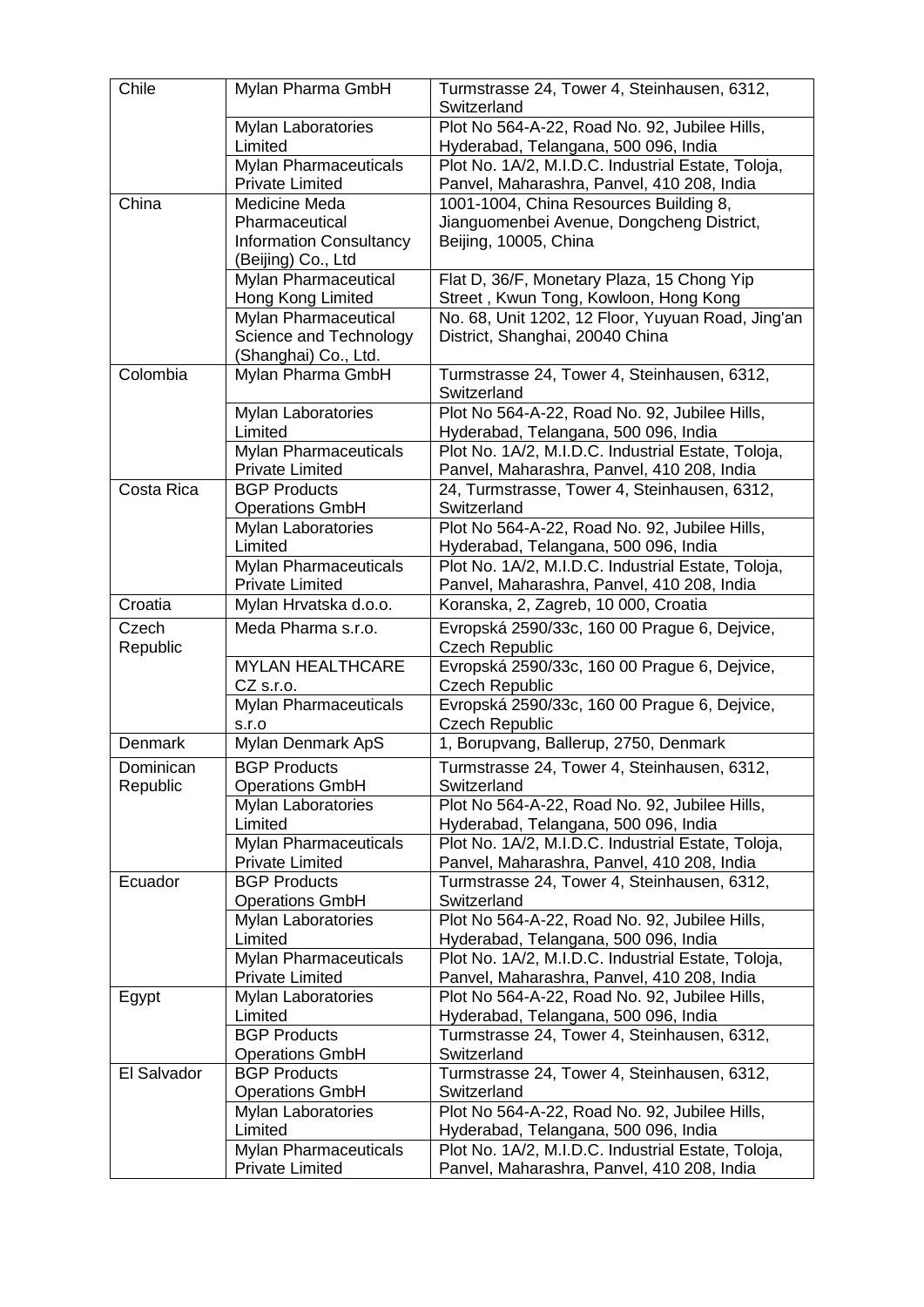| Estonia   | <b>BGP Products</b><br>Switzerland GmbH                                            | Turmstrasse 24, Tower 4, Steinhausen, 6312,<br>Switzerland                                       |
|-----------|------------------------------------------------------------------------------------|--------------------------------------------------------------------------------------------------|
| Finland   | Mylan Finland OY                                                                   | 2-8, Vaisalantie, Espoo, Finland, 02130                                                          |
| France    | Mylan Medical S.A.S.                                                               | 40/44, rue Washington, Paris, 75008, France                                                      |
|           | Mylan S.A.S.                                                                       | 117, Allee des Parcs, Saint Priest, 69800, France                                                |
| Guatemala | <b>BGP Products</b>                                                                | Turmstrasse 24, Tower 4, Steinhausen, 6312,                                                      |
|           | <b>Operations GmbH</b>                                                             | Switzerland                                                                                      |
|           | Mylan Laboratories                                                                 | Plot No 564-A-22, Road No. 92, Jubilee Hills,                                                    |
|           | Limited                                                                            | Hyderabad, Telangana, 500 096, India                                                             |
|           | <b>Mylan Pharmaceuticals</b><br><b>Private Limited</b>                             | Plot No. 1A/2, M.I.D.C. Industrial Estate, Toloja,<br>Panvel, Maharashra, Panvel, 410 208, India |
| Georgia   | Representative office of<br><b>Meda Pharmaceuticals</b><br><b>Switzerland GmbH</b> | 01054, Kyiv, street. O. Gonchara, 57B, Ukraine                                                   |
| Germany   | Mylan Germany GmbH                                                                 | Lütticher Straße 5, D-53842 Troisdorf, Germany                                                   |
|           | MEDA Pharma GmbH &<br>Co. KG                                                       | Benzstraße 1, D-61352 Bad Homburg, Germany                                                       |
|           | Mylan dura GmbH                                                                    | Benzstraße 1, D-61352 Bad Homburg, Germany                                                       |
|           | Mylan Healthcare GmbH                                                              | Lütticher Straße 5, D-53842 Troisdorf, Germany                                                   |
| Greece    | <b>BGP Pharmaceutical</b><br>Products Ltd.                                         | 63, Agiou Dimitriou Street, Alimos, Attica, 17456,<br>Greece                                     |
|           | <b>Generics Pharma Hellas</b><br>Ltd.                                              | 63, Agiou Dimitriou Street, Alimos, Attica, 17456,<br>Greece                                     |
|           | <b>Meda Pharmaceuticals</b><br>S.A.                                                | 63, Agiou Dimitriou Street, Alimos, Attica, 17456,<br>Greece                                     |
| Honduras  | <b>BGP Products</b>                                                                | Turmstrasse 24, Tower 4, Steinhausen, 6312,                                                      |
|           | <b>Operations GmbH</b>                                                             | Switzerland                                                                                      |
|           | Mylan Laboratories<br>Limited                                                      | Plot No 564-A-22, Road No. 92, Jubilee Hills,<br>Hyderabad, Telangana, 500 096, India            |
|           | <b>Mylan Pharmaceuticals</b>                                                       | Plot No. 1A/2, M.I.D.C. Industrial Estate, Toloja,                                               |
|           | <b>Private Limited</b>                                                             | Panvel, Maharashra, Panvel, 410 208, India                                                       |
| Hungary   | Mylan EPD kft                                                                      | Váci út 150, Budapest, 1138, Hungary                                                             |
|           | <b>MEDA PHARMA</b>                                                                 | Váci út 150, Budapest, 1138, Hungary                                                             |
|           | <b>HUNGARY</b><br><b>KERESKEDELMI</b>                                              |                                                                                                  |
|           | korlatolt Felelossesgu                                                             |                                                                                                  |
|           | Tarsasag                                                                           |                                                                                                  |
|           | Mylan Kft.                                                                         | Váci út 150, Budapest, 1138, Hungary                                                             |
| India     | Mylan Laboratories                                                                 | Plot No 564-A-22, Road No. 92, Jubilee Hills,                                                    |
|           | Limited<br><b>Mylan Pharmaceuticals</b>                                            | Hyderabad, Telangana, 500 096, India<br>Plot No. 1A/2, M.I.D.C. Industrial Estate, Toloja,       |
|           | <b>Private Limited</b>                                                             | Panvel, Maharashra, Panvel, 410 208, India                                                       |
| Indonesia | <b>Mylan Laboratories</b>                                                          | Plot No 564-A-22, Road No. 92, Jubilee Hills,                                                    |
| Ireland   | Limited                                                                            | Hyderabad, Telangana, 500 096, India                                                             |
|           | Mylan IRE Healthcare<br>Limited                                                    | Unit 35/36, Grange Parade, Baldoyle Industrial<br>Estate, Dublin 13, Ireland                     |
| Italy     | Dermogroup S.r.l.                                                                  | Galleria Unione 5, Milan, 20122, Italy                                                           |
|           | Meda Pharma S.p.A.                                                                 | 20, Via Felice Casati, Milano, 20124, Italy                                                      |
|           | Mylan Italia S.r.l.                                                                | Via Vittor Pisani 20, Milano, 20124, Italy                                                       |
|           | Mylan S.p.A.                                                                       | Via Vittor Pisani 20, Milan, 20124, Italy                                                        |
|           | Rottapharm SpA                                                                     | Galleria Unione 5, Milan, 20122, Italy                                                           |
| Kosovo    | Representative Office of                                                           | Rr. Ibrahim Rugova, Sky Tower 6/1, Tirana,                                                       |
|           | <b>BGP Products</b>                                                                | Albania                                                                                          |
|           | Switzerland GmbH                                                                   |                                                                                                  |
| Latvia    | SIA "Mylan Healthcare"                                                             | 101, Mukusalas iela, Riga, 1004, Latvia                                                          |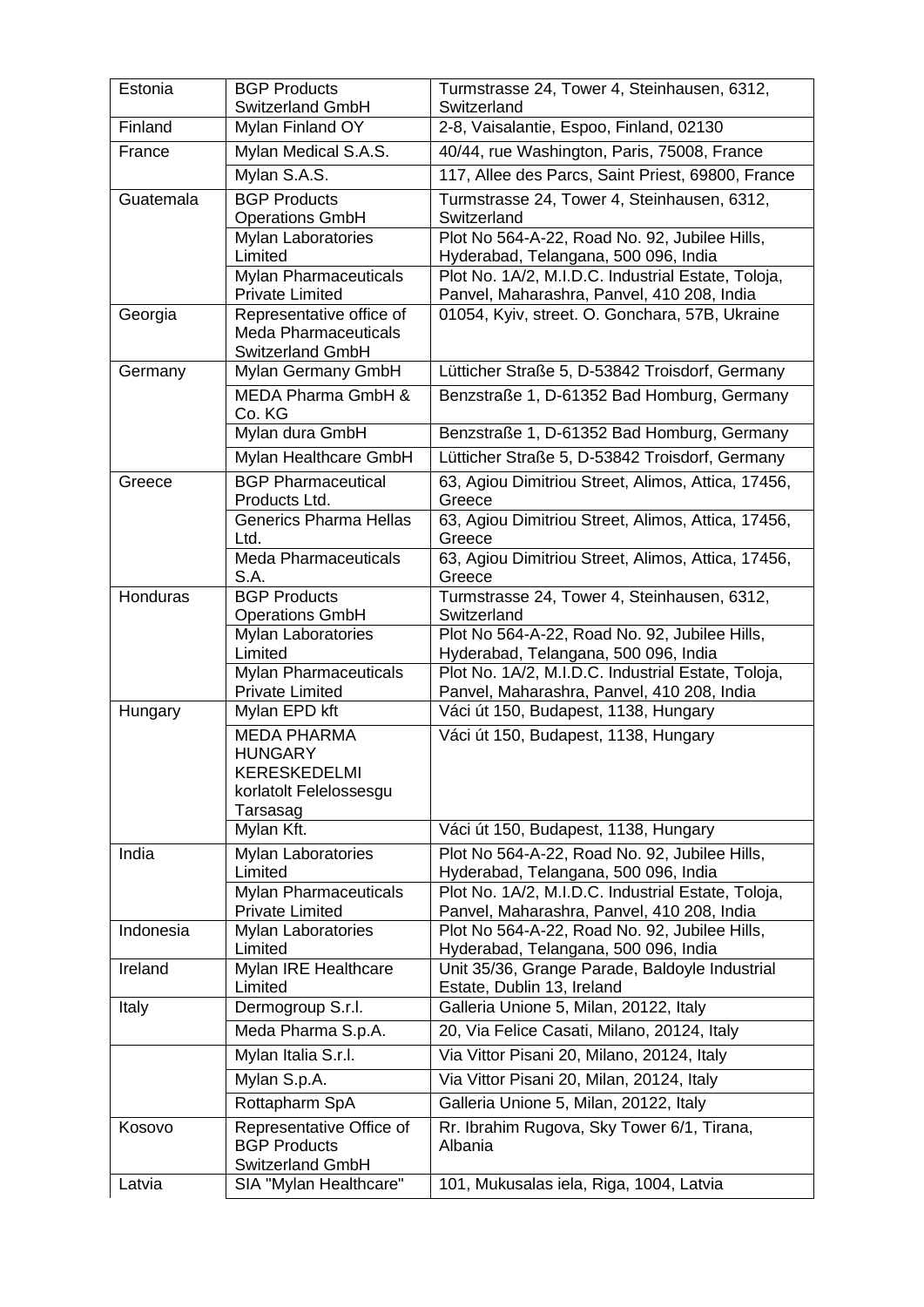|                    | SIA Meda Pharma                                                                                          | Vienibas gatve 109, Riga, 1058, Latvia                                                                                                                                                                 |
|--------------------|----------------------------------------------------------------------------------------------------------|--------------------------------------------------------------------------------------------------------------------------------------------------------------------------------------------------------|
| Lithuania          | <b>BGP Products UAB</b>                                                                                  | 92, Zalgirio g., Vilnius, Latvia                                                                                                                                                                       |
| Luxembourg         | Meda Pharma NV                                                                                           | Terhulpsesteenweg 6A, Hoeilaart, B-1560,<br>Belgium                                                                                                                                                    |
|                    | Mylan BV                                                                                                 | Terhulpsesteenweg 6A, Hoeilaart, B-1560,<br><b>Belgium</b>                                                                                                                                             |
|                    | Mylan EPD BV                                                                                             | Terhulpsesteenweg 6A, Hoeilaart, B-1560,<br><b>Belgium</b>                                                                                                                                             |
| Malaysia           | Mylan Healthcare Sdn.<br>Bhd.                                                                            | Level 21, Suite 21.01 The Gardens Tower, Mid<br>Valley City, Lingkaran Syed Putra, Kuala Lumpur,<br>59200, Malaysia                                                                                    |
|                    | <b>Mylan Laboratories</b><br>Limited                                                                     | Plot No 564-A-22, Road No. 92, Jubilee Hills,<br>Hyderabad, Telangana, 500 096, India                                                                                                                  |
| Mexico             | Meda Pharma, S. de R.L.<br>de C.V.                                                                       | Calle Pico de Verapaz No. 435 - 302, Colonia<br>Jardines en la Montaña, CP 14210, Ciudad de<br>México, Mexico                                                                                          |
| Montenegro         | Representative Office of<br><b>BGP Products</b><br><b>Switzerland GmbH</b>                               | Bulevar Mihajla Pupina 115a, 11070 Belgrade,<br>Serbia                                                                                                                                                 |
| Moldova            | Representative office of<br><b>Meda Pharmaceuticals</b><br><b>Switzerland GmbH</b>                       | 01054, Kyiv, street. O. Gonchara, 57B, Ukraine                                                                                                                                                         |
| <b>Netherlands</b> | Meda Pharma B.V.                                                                                         | Krijgsman 20, Amstelveen, 1186 DM, Netherlands                                                                                                                                                         |
|                    | Mylan B.V.                                                                                               | Krijgsman 20, Amstelveen, 1186 DM, Netherlands                                                                                                                                                         |
|                    | Mylan Group B.V.                                                                                         | Prins Bernhardplein 200, Amsterdam, 1097JB,<br>Netherlands                                                                                                                                             |
|                    | Mylan Healthcare B.V.                                                                                    | Krijgsman 20, Amstelveen, 1186 DM, Netherlands                                                                                                                                                         |
| Nicaragua          | <b>Mylan Pharmaceuticals</b><br><b>Private Limited</b>                                                   | Plot No. 1A/2, M.I.D.C. Industrial Estate, Toloja,<br>Panvel, Maharashra, Panvel, 410 208, India                                                                                                       |
|                    | Mylan Laboratories<br>Limited                                                                            | Plot No 564-A-22, Road No. 92, Jubilee Hills,<br>Hyderabad, Telangana, 500 096, India                                                                                                                  |
|                    | Mylan Pharma GmbH                                                                                        | Turmstrasse 24, Tower 4, Steinhausen, 6312,<br>Switzerland                                                                                                                                             |
| Norway             | Mylan Healthcare Norge<br>AS                                                                             | Hagalokkveien 26, Asker, 1383, Norway                                                                                                                                                                  |
| Panama             | <b>BGP Products</b><br><b>Operations GmbH</b>                                                            | Turmstrasse 24, Tower 4, Steinhausen, 6312,<br>Switzerland                                                                                                                                             |
|                    | <b>Mylan Laboratories</b><br>Limited                                                                     | Plot No 564-A-22, Road No. 92, Jubilee Hills,<br>Hyderabad, Telangana, 500 096, India                                                                                                                  |
|                    | Mylan Pharmaceuticals<br><b>Private Limited</b>                                                          | Plot No. 1A/2, M.I.D.C. Industrial Estate, Toloja,<br>Panvel, Maharashra, Panvel, 410 208, India                                                                                                       |
| Philippines        | Mylan Philippines Inc.                                                                                   | Unit 1503 MDI Corporate Center, 39th St. Cor,<br>10th Avenue, Bonifacio Global City, Taguig City,<br>Metro Manila, Philippines                                                                         |
|                    | <b>Mylan Laboratories</b><br>Limited                                                                     | Plot No 564-A-22, Road No. 92, Jubilee Hills,<br>Hyderabad, Telangana, 500 096, India                                                                                                                  |
| Poland             | Mylan Healthcare Sp. z<br>0.0.                                                                           | ul. Postepu 21 B 02-676, Warszawa, Poland                                                                                                                                                              |
| Portugal           | <b>BGP Products,</b><br>Unipessoal, LDA<br>Laboratorios Anova -<br>Produtos Farmaceuticos,<br><b>LDA</b> | Av. D. João II, Edifício Atlantis, nº 44 C, - 7,3 e<br>7.4, Parque das Nações, Lisboa, 1990 - 095<br>Av. D. João II, Edifício Atlantis, nº 44 C, - 7,3 e<br>7.4, Parque das Nações, Lisboa, 1990 - 095 |
|                    | Laboratorios Delta, S.A.                                                                                 | Av. D. João II, Edifício Atlantis, nº 44 C, - 7,3 e<br>7.4, Parque das Nações, Lisboa, 1990 - 095                                                                                                      |
|                    | Meda Pharma Produtos -<br><b>Farmaceuticos SA</b>                                                        | Rua do Centro Cultural, Nº 13-13A, Lisboa, 1749-<br>066, Portugal                                                                                                                                      |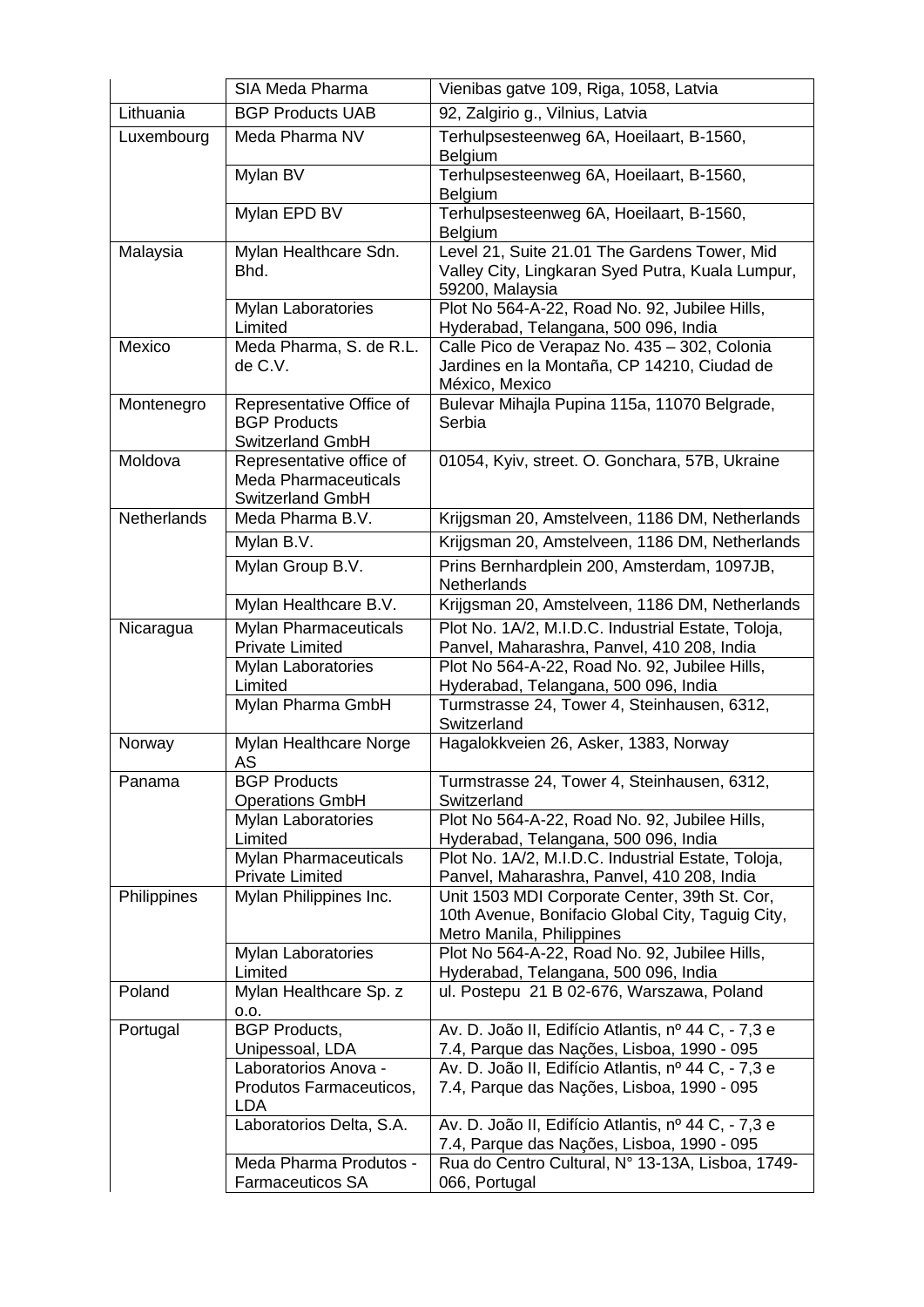|                       | Mylan EPD Lda.                                                      | Av. D. João II, Edifício Atlantis, nº 44 C, - 7,3 e                                               |
|-----------------------|---------------------------------------------------------------------|---------------------------------------------------------------------------------------------------|
|                       |                                                                     | 7.4, Parque das Nações, Lisboa, 1990 - 095                                                        |
|                       | Mylan, Lda.                                                         | Av. D. João II, Edifício Atlantis, nº 44 C, - 7,3 e<br>7.4, Parque das Nações, Lisboa, 1990 - 095 |
| Romania               | <b>BGP Products S.r.I.</b>                                          | Gara Herăstrău str., no. 2, floor 3, Sector 2,<br>Bucharest, Romania                              |
| Russian<br>Federation | Mylan Pharma LLC                                                    | floor 9, 29 embankment Serebryanicheskaya,<br>Moscow, 109028, Russian Federation                  |
| Saudi Arabia          | <b>Meda Pharmaceuticals</b><br><b>MEA FZ LLC</b>                    | DHCC. Building 47, Office No. 205, P.O.Box:<br>505057. Dubai, UAE                                 |
| Serbia                | Representative Office of<br><b>BGP Products</b><br>Switzerland GmbH | Bulevar Mihajla Pupina 115a, 11070 Belgrade,<br>Serbia                                            |
| Singapore             | Mylan Pharmaceuticals<br>Pte Ltd.                                   | 80, Robinson Road, #02-00, Singapore, 068898                                                      |
| Slovakia              | BGP Products s.r.o.                                                 | Karadžičova 10, 821 08 Bratislava, Slovakia                                                       |
|                       | Meda Pharma spol. s.r.o.                                            | Trnavská cesta 50, 821 02 Bratislava, Slovakia                                                    |
|                       | Mylan s.r.o.                                                        | Rožňavská 24, 821 04 Bratislava, Slovakia                                                         |
| Slovenia              | Mylan Healthcare,<br>farmacevtsko podjetje,<br>d.o.o.               | Dolenjska cesta 242c, Ljubljana, 1000, Slovenia                                                   |
| South Africa          | Xixia Pharmaceuticals<br>(Pty) Ltd                                  | 4 Brewery Street, Isando, Kempton Park,<br>Gauteng, Republic of South Africa                      |
| South Korea           | Mylan Laboratories<br>Limited                                       | Plot No 564-A-22, Road No. 92, Jubilee Hills,<br>Hyderabad, Telangana, 500 096, India             |
| Spain                 | Meda Pharma, S.L.                                                   | Calle General Aranaz 86, Madrid, 28027, Spain                                                     |
|                       | Mylan Pharmaceuticals<br>S.L.U.                                     | c/plom 2-4, 5th Floor, Barcelona, 08038, Spain                                                    |
| Sri Lanka             | Mylan Laboratories<br>Limited                                       | Plot No 564-A-22, Road No. 92, Jubilee Hills,<br>Hyderabad, Telangana, 500 096, India             |
| Sweden                | <b>BGP Products AB</b>                                              | Box 23033, 104 35, Sweden                                                                         |
|                       | Meda AB                                                             | Pipers Vag 2 A, Box 906, Solna, 17009, Sweden                                                     |
|                       | Meda OTC AB                                                         | Box 906, Solna, 17009, Sweden                                                                     |
|                       | Mylan AB                                                            | Ynglingagatan 14, 2 tr, Box 23033, Stockholm,<br>10435, Sweden                                    |
| Switzerland           | <b>BGP Products</b><br><b>Operations GmbH</b>                       | Turmstrasse 24, Tower 4, Steinhausen, 6312,<br>Switzerland                                        |
|                       | <b>BGP Products</b><br>Switzerland GmbH                             | Turmstrasse 24, Tower 4, Steinhausen, 6312,<br>Switzerland                                        |
|                       | <b>MEDA Pharma GmbH</b>                                             | Hegnaustrasse 60, Wangen, CH-8620,<br>Switzerland                                                 |
|                       | <b>Meda Pharmaceuticals</b><br><b>Switzerland GmbH</b>              | Hegnaustrasse 60, Wangen, CH-8620,<br>Switzerland                                                 |
|                       | Mylan Pharma GmbH                                                   | Turmstrasse 24, Tower 4, Steinhausen, 6312,                                                       |
|                       |                                                                     |                                                                                                   |
| Taiwan                | Mylan (Taiwan) Limited                                              | Switzerland<br>8F-3, No. 160, Sec. 6, Minchuan E. Rd. Taipei,<br>Taiwan                           |
| Thailand              | Mylan Laboratories                                                  | Plot No 564-A-22, Road No. 92, Jubilee Hills,                                                     |
|                       | Limited                                                             | Hyderabad, Telangana, 500 096, India                                                              |
|                       | Meda Pharma (Thailand)<br>co., Itd.                                 | Panjathani Tower, Floor 18th Zone A, No.127/23<br>Nonsee Road, Chongnonsee Sub-District,          |
|                       |                                                                     | Yannawa District, Bangkok, 10120. Thailand                                                        |
| Tunisia               | <b>BGP Products</b><br><b>Operations GmbH</b>                       | Turmstrasse 24, Tower 4, Steinhausen, 6312,<br>Switzerland                                        |
|                       | Mylan Laboratories<br>Limited                                       | Plot No 564-A-22, Road No. 92, Jubilee Hills,<br>Hyderabad, Telangana, 500 096, India             |